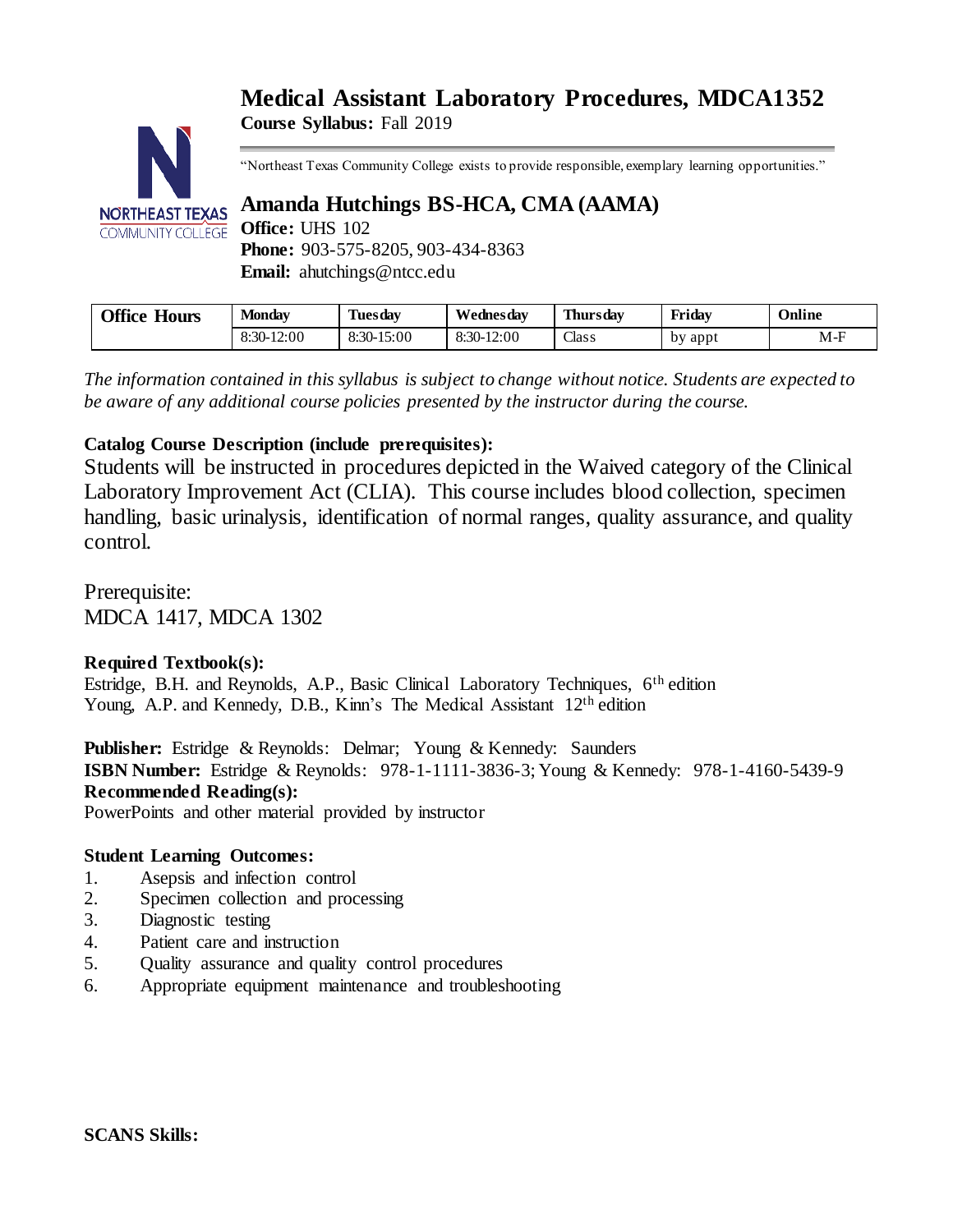| <b>Scan Competency</b> | Medical Assistant Laboratory Procedures                                                                                                              |  |  |  |  |
|------------------------|------------------------------------------------------------------------------------------------------------------------------------------------------|--|--|--|--|
| Resources              | Identify supplies needed for each lab and organize laboratory procedure so that all<br>supplies and equipment are used correctly.                    |  |  |  |  |
| Interpersonal          | Recognize limitations of expertise and communicate with instructor when questions arise.<br>Show respect for instructor and peers during class time. |  |  |  |  |
| Information            | Apply information gained from lecture, laboratory and independent study to problem-                                                                  |  |  |  |  |

solve results provided as case studies or unknowns during laboratory.

Systems Apply critical thinking skills to problems encountered in the laboratory and theoretical case studies.

Technology Achieve competency in routine laboratory procedures.

# **CAAHEP COMPETENCIES ANATOMY & PHYSIOLOGY**

#### **I.C**

9. Analyze pathology for each body system including:

a. diagnostic measures

- 10. Identify CLIA waived tests associated with common diseases
- 11. Identify quality assurance practices in healthcare

# **I.P**

# **1**2. Perform:

- b. venipuncture (I.P.2.b)
- c. capillary puncture (I.P.2.c)
- 13. Perform patient screening using established protocols
- 14. Obtain specimens and perform:
	- a. CLIA waived hematology test (I.P.11.a)
	- b. CLIA waived chemistry test (I.P.11.b)
	- c. CLIA waived urinalysis (I.P.11.c)
	- d. CLIA waived immunology test (I.P.11.d)
	- e. CLIA waived microbiology test (I.P.11.e)

# **I.A**

15. Incorporate critical thinking skills when performing patient care

16. Show awareness of a patient's concerns related to the procedure being performed

# **APPLIED MATHEMATICS**

# **II.C**

17. Analyze healthcare results as reported in:

- a. graphs
- b. tables

# **II.P**

- **18**. Differentiate between normal and abnormal test results (II.P.2)
- 19. Maintain lab test results using flow sheets (II.P.3)

# **II.A**

**20**. Reassure a patient of the accuracy of the test results

#### **ADMINISTRATIVE FUNCTIONS VI.P**

21. Perform routine maintenance of administrative or clinical equipment **Lectures & Discussions:**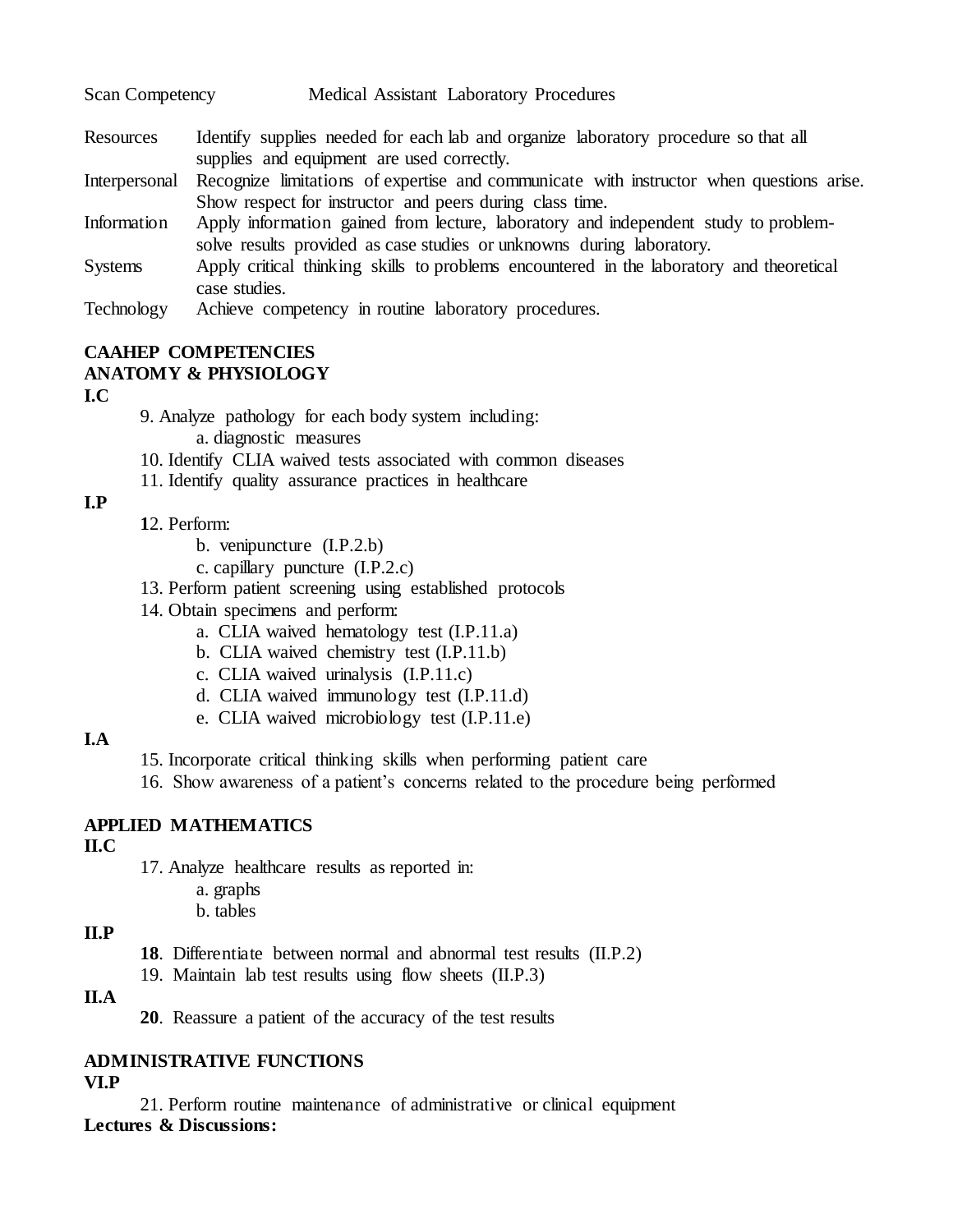The Clinical Laboratory **Terminology** Safety Equipment Laboratory Math Quality Assessment The Microscope Phlebotomy Hematology Hemostasis (Coagulation) Immunology and Immunohematology Urinalysis Clinical Chemistry Microbiology

# **COMPETENCY PROCEDURES:**

Procedure 44-1 Perform a quality control measure on a glucometer (I.P.10) and record the results in a flow sheet  $(II.P.3)$ 

Procedure 45-4 Differentiate between normal and abnormal test results while determining the reliability of chemical reagent strips (II.P.2)

Procedure 45-5 Obtain a specimen and perform CLIA waived Urinalysis; test the urine with a chemical reagent strip (I.P.11.c) and perform a urine culture test (I.P.11.e)

Procedure 47-2 Obtain a specimen and perform CLIA waived Hematology; Perform a microhematocrit test  $(I.P.11.a)$ 

Procedure 47-6 Obtain a specimen and perform CLIA waived Chemistry test; Determine cholesterol level or lipid profile using a cholesterol analyzer (I.P.11.b)

Procedure 48-3 Obtain a specimen and perform CLIA waived Immunology test; Perform a quickvue infectious mononucleosis test (I.P.11.d)

Procedure 46-1 Instruct and prepare a patient for a procedure and perform venipuncture: Collect a venous blood sample using the vacuum tube method

Procedure 46-2 Perform venipuncture: Collect a venous blood sample using the syringe method (I.P.2.b) Procedure 46-3 Perform venipuncture: Obtain a venous sample with safety winged butterfly needle Procedure 46-4: Instruct and prepare a patient for a procedure and perform capillary puncture: Obtain a capillary blood sample by fingertip puncture (I.P.2.c)

# **Evaluation/Grading Policy:**

Exams 70% Lab (procedures) Homework/Quizzes 30%

| Course Grades | $A = 90\%$ or above |
|---------------|---------------------|
|               | $B = 80 - 89\%$     |
|               | $C = 75 - 79\%$     |
|               | $F =$ Less than 75% |

*Students must receive a passing grade for the laboratory component of each course to progress in the program. All students will be required to demonstrate continued competency of ALL clinical skills during the course of the program.* **Although your procedure grade average maybe 75 or better, if you fail ANY procedure after three attempts you will receive a failing grade for the course and be**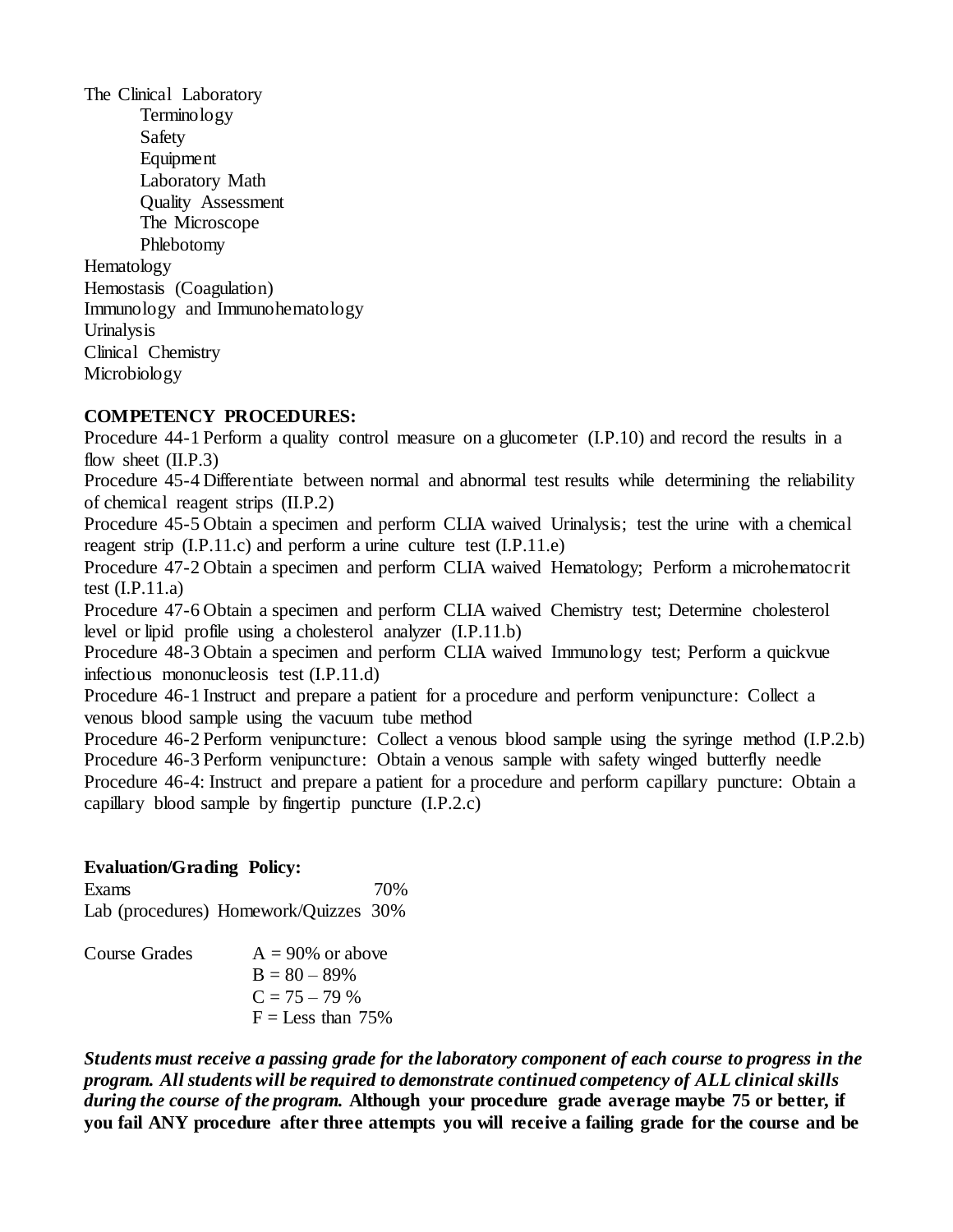**dismissed from the program. This is in compliance with the CAAHEP Standards which reads in the following statement and may be found on the CAAHEP website.**

*Medical Assisting students must obtain a passing score on ALL psychomotor and affective domain objectives (competencies) in the course. CAAHEP accreditation requires 100% of all medical assisting graduates pass 100% of all competencies (procedures).* 

*Competency/Performance Test Policy: Procedure passed on first attempt, maximum score possible = 100 % Procedure passed on second attempt, maximum score possible = 88 % Procedure passed on third attempt, maximum score possible = 75 %*

\*\* A minimum of a "C" is required to pass this course.

### **Tests/Exams:**

4 exams + Final comprehensive exam Daily quizzes may be given periodically

### **Assignments:**

All assignments will be due on the due date. No late homework assignments will be accepted, resulting in a zero for that day of homework.

### **Other Course Requirements:**

Students are required to wear MA-specified scrubs every day of class and laboratory. Appropriate laboratory attire is required - close-toed shoes, lab coat and other supplied personal protective equipment if necessary. Without close-toed shoes or lab coat, no lab procedures may be performed and the grade will reflect a missed lab period.

# **Student Responsibilities/Expectations:**

- 1. Attend all classes and labs, be on time and remain in class for the entire period. For every three days missed, one letter grade will be deducted from the final grade. Three episodes of tardiness or early departure will be equated with one class absence. Exams are to be taken on the scheduled date and time. Prior approval of the instructor is required for anyone missing an exam date. Makeup exams must be taken in the testing center within 2 days of returning to campus. Every day after that will have 10 points deducted from the exam grade. Missing an exam without notifying the instructor will result in a grade of "0" for the exam. Anyone more than 15 minutes late for an exam without prior approval will take the exam in the testing center after the class period and have 10 points deducted from the exam grade.
- 2. Complete assigned readings before the lecture over each topic.
- 3. Be prepared to take notes and participate in class.
- 4. Be respectful of instructors and classmates.
- 5. All cell phones will be turned off or to silent during class time.
- 6. Laptops/tablets may be used for note-taking but do not abuse this privilege. They are not for personal use during class time.
- 7. Any missed laboratory session for any reason will require an essay of no less than 250 words (2 hand-written pages) covering the topic or activity performed during the missed session. This essay will be submitted before the next scheduled class period. The activity or procedure must be made up, if possible, and any assignments as part of the missed session will also be turned in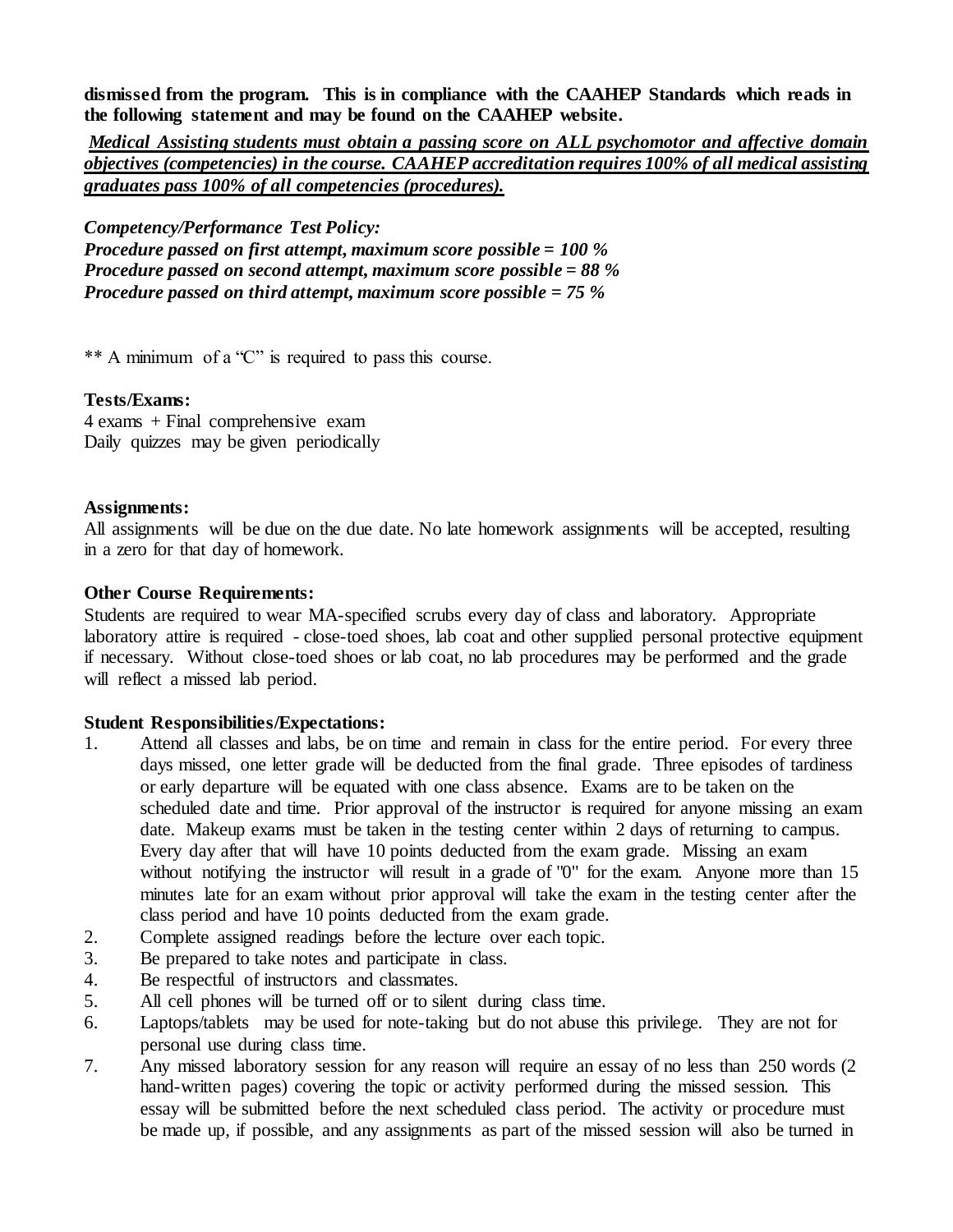as soon as the lab activity or procedure has been completed. It is the student's responsibility to contact the instructor for such assignments.

8. When illness or emergencies arise which necessitate a student's absence from any scheduled class or other scheduled activity, the instructor should be notified as soon as possible.

#### **NTCC Academic Honesty Statement:**

"Students are expected to complete course work in an honest manner, using their intellects and resources designated as allowable by the course instructor. Students are responsible for addressing questions about allowable resources with the course instructor. NTCC upholds the highest standards of academic integrity. This course will follow the NTCC Academic Honesty policy stated in the Student Handbook."

#### **Academic Ethics**

The college expects all students to engage in academic pursuits in a manner that is beyond reproach. Students are expected to maintain complete honesty and integrity in their academic pursuit. Academic dishonesty such as cheating, plagiarism, and collusion is unacceptable and may result in disciplinary action. Refer to the student handbook for more information on this subject.

#### **ADA Statement:**

It is the policy of NTCC to provide reasonable accommodations for qualified individuals who are students with disabilities. This College will adhere to all applicable federal, state, and local laws, regulations, and guidelines with respect to providing reasonable accommodations as required to afford equal educational opportunity. It is the student's responsibility to arrange an appointment with a College counselor to obtain a Request for Accommodations form. For more information, please refer to the NTCC Catalog or Student Handbook.

#### **Family Educational Rights And Privacy Act** (**FERPA**):

The Family Educational Rights and Privacy Act (FERPA) is a federal law that protects the privacy of student education records. The law applies to all schools that receive funds under an applicable program of the U.S. Department of Education. FERPA gives parents certain rights with respect to their children's educational records. These rights transfer to the student when he or she attends a school beyond the high school level. Students to whom the rights have transferred are considered "eligible students." In essence, a parent has no legal right to obtain information concerning the child's college records without the written consent of the student. In compliance with FERPA, information classified as "directory information" may be released to the general public without the written consent of the student unless the student makes a request in writing. Directory information is defined as: the student's name, permanent address and/or local address, telephone listing, dates of attendance, most recent previous education institution attended, other information including major, field of study, degrees, awards received, and participation in officially recognized activities/sports.

#### **Other Course Policies:**

All class examinations are considered to be a major part of the course work upon which a major portion of your final grade will be based. If the total average of the Chapter exams is below 75 the student will not qualify to sit for the final exam. Class exams are listed on the class calendar. If this calendar must be altered, the change will be announced in class. If you have a conflict with the date, you must contact